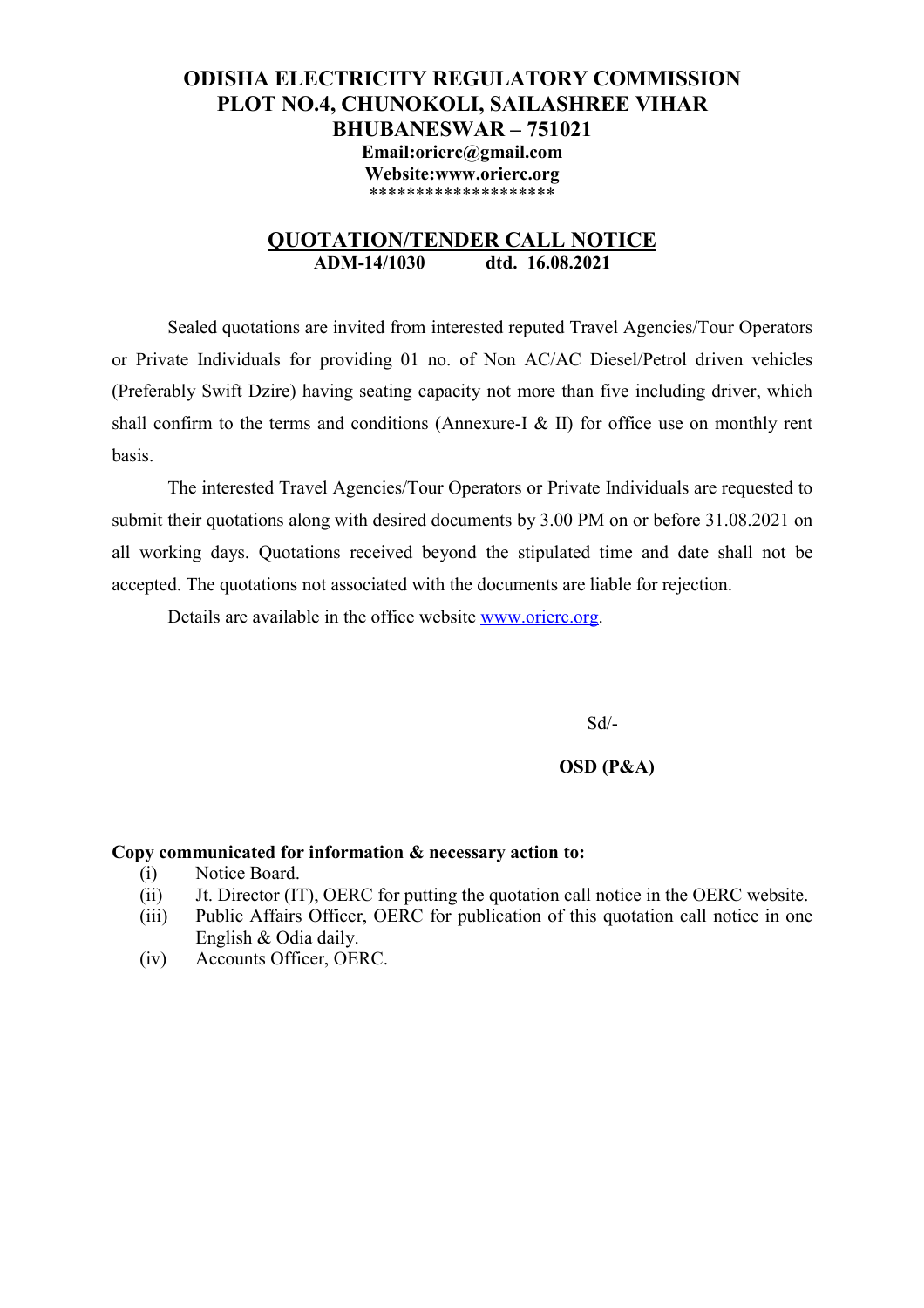## **QUOTATION/TENDER CALL NOTICE**

- 1. The vehicle must be in Road Worthy condition, shall not be more than 3 years old from the date of initial registration and must have valid Registration Certificate, Insurance Certificate, Fitness Certificate, valid Contract Carriage Permit, proof of up to date tax payment etc. which are mandatory for plying of vehicle.
- 2. The Driver of the vehicle must have a valid Driving License for driving light transport passenger vehicle and should be sufficiently experienced in driving transport passenger vehicle.
- 3. The Driver should be well behaved, gentle and obedient in nature.
- 4. A sum of Rs.5,000/- shall be deposited by the intending bidders in shape of Account Payee Bank Draft drawn in favour of the OERC Fund payable at Bhubaneswar and submitted along with the tender as security deposit. After completion of tender process, the amount will be refunded to unsuccessful bidders.
- 5. The monthly rate of hire charge be quoted separately in the general bid information (excluding fuel and lubricants).
- 6. The Vehicle must achieve a fuel efficiency of 17 KMs per litre.
- 7. The details of the make and year of manufacture of the vehicle, registration no., mileage (KMs covered per litre) and name of the Driver with Driving License No. and period of validity should be specifically provided in the general bid information to be furnish with the Quotation/Tender (Annexure-III).
- 8. The Quotation completed in all respect should reach the undersigned on or before **31.08.2021 by 3.00 PM** and shall be opened on the same day at **4.00 PM** in presence of the bidders or their authorized representatives.
- 9. The application form of quotation/tender containing General Bid information & Terms and Conditions for Hiring of Vehicles etc. will be available with OERC Office on payment of Rs.100/- from 17.08.2021 to 27.08.2021or can be downloaded from Odisha Electricity Regulatory Commission Website www.orierc.org. In case the application form is downloaded from OERC website, the applicant shall furnish a Demand Draft for an amount of Rs.100/- (Rupees One Hundred only) towards the cost of application along with the application.

Sd/-

**Seal & Signature of Quotation/Tender Calling Authority Designation**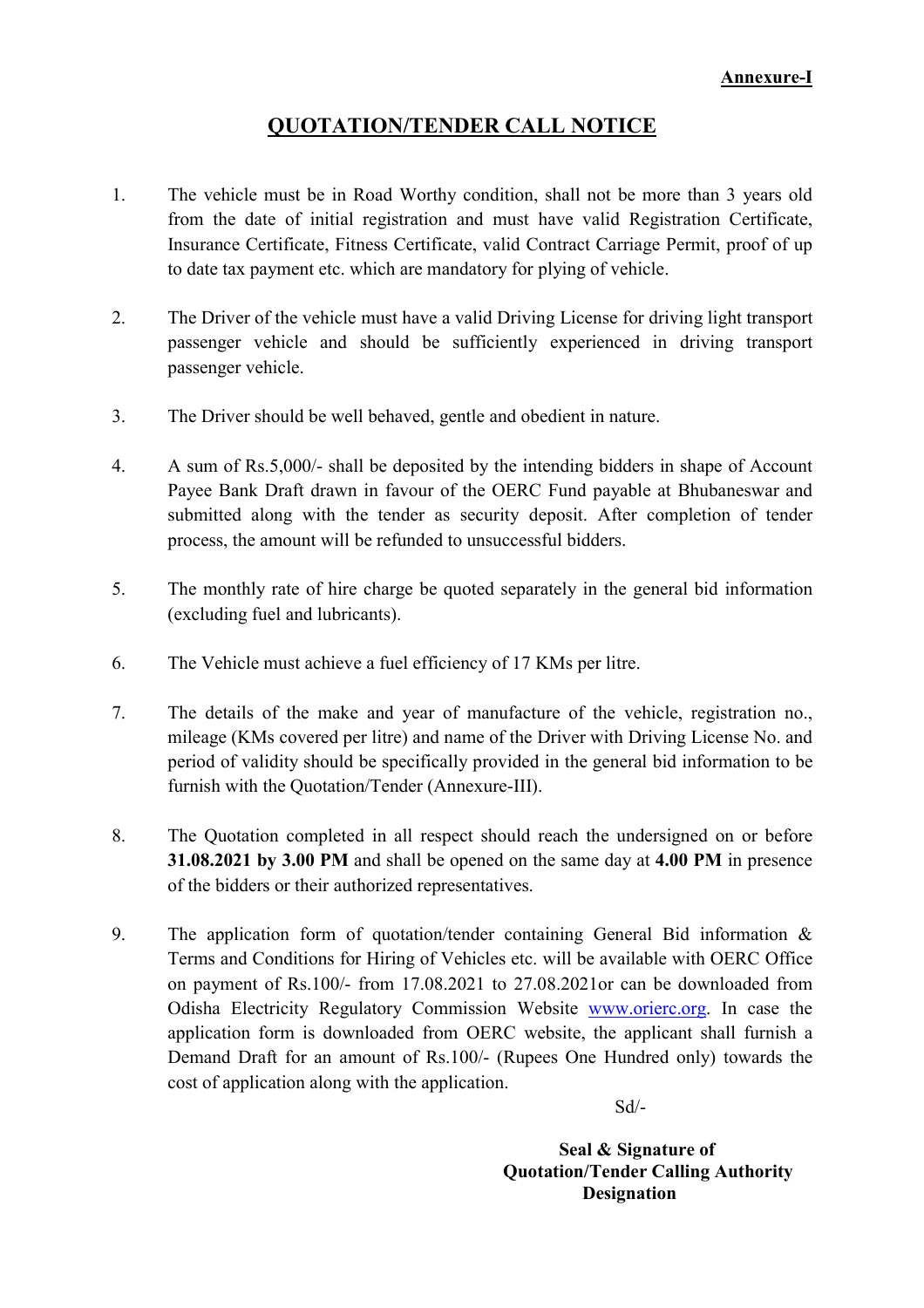# **TERMS & CONDITIONS FOR HIRING OF VEHICLES**

 The following terms and conditions must be fulfilled by the successful bidder for providing a vehicle on hire on monthly rent basis.

- 1. The hired vehicles, during period of contract, shall have all necessary valid MV documents such as :- valid Registration Certificate, Insurance Certificate, Fitness Certificate, valid Contract Carriage Permit, proof of up to date tax payment etc. and DL of the driver available all the times. The Department/Office hiring the vehicle shall not be responsible for any damage/loss caused to hired vehicles or loss of life/injury made to any person or damage to any property on account of use of hired vehicle any manner whatsoever. The hirer shall be responsible for all such litigation.
- 2. The hire charges to be paid for monthly basis is final but does not include cost of diesel/petrol, which is to be paid separately basing on actual consumption and lubricants as per existing Government norms. All the expenditure of the vehicle towards repair, replacement of spare parts, Lubricating Oil of Engine, Gear Box & differential Coolant, Tyres & Tubes, Battery etc. will be borne by the bidder.
- 3. It shall be the responsibility of the bidder to provide a good driver and the salary of the driver shall be borne by owner.
- 4. In case of breakdown for reasons whatsoever the replacement of a vehicle of the same or better model shall be provided by the owner of the vehicle/bidder.
- 5. In case of the vehicle do not report regularly, the authority will be at liberty to reject the agreement and may engage vehicle from other source.
- 6. The vehicles shall report for duty for minimum of 25 days in a month.
- 7. In case of emergency, the driver will have to report for duty as per the requirement of hirer. No extra payment shall be demanded.
- 8. Monthly hire charges and reimbursements towards cost of diesel/petrol (as per actual) and lubricants (as per Govt. norms) of selected bidder will be paid in every succeeding month, as far as possible within fifteen days of the submission of bills by the service provider and no advance payment will be made.
- 9. The vehicle shall not be more than 3 years old from the initial registration and also in good running condition during the period of contract.
- 10. If the services are found to be unsatisfactory, the client shall give one month notice and terminate the agreement.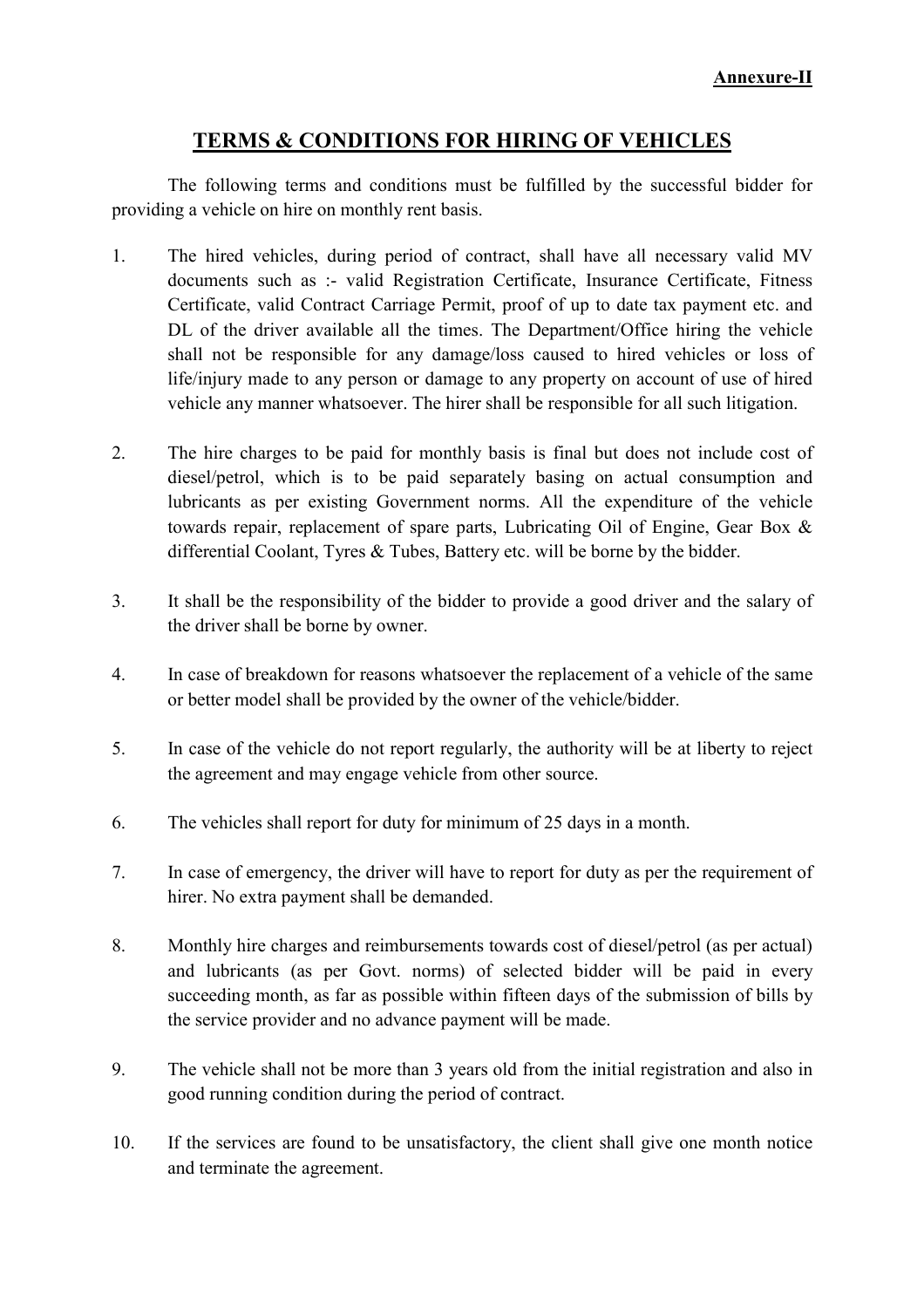- 11. In case the service provider intends to withdraw the services of his vehicle and terminate the agreement, it shall be mandatory upon him to grant one month notice before such withdrawal of service and termination of agreement.
- 12. If the bidder violates any of the terms of contract, OERC shall forfeit the entire amount of security deposit.

Sd/-

**Signature of Quotation/Tender Calling Authority**